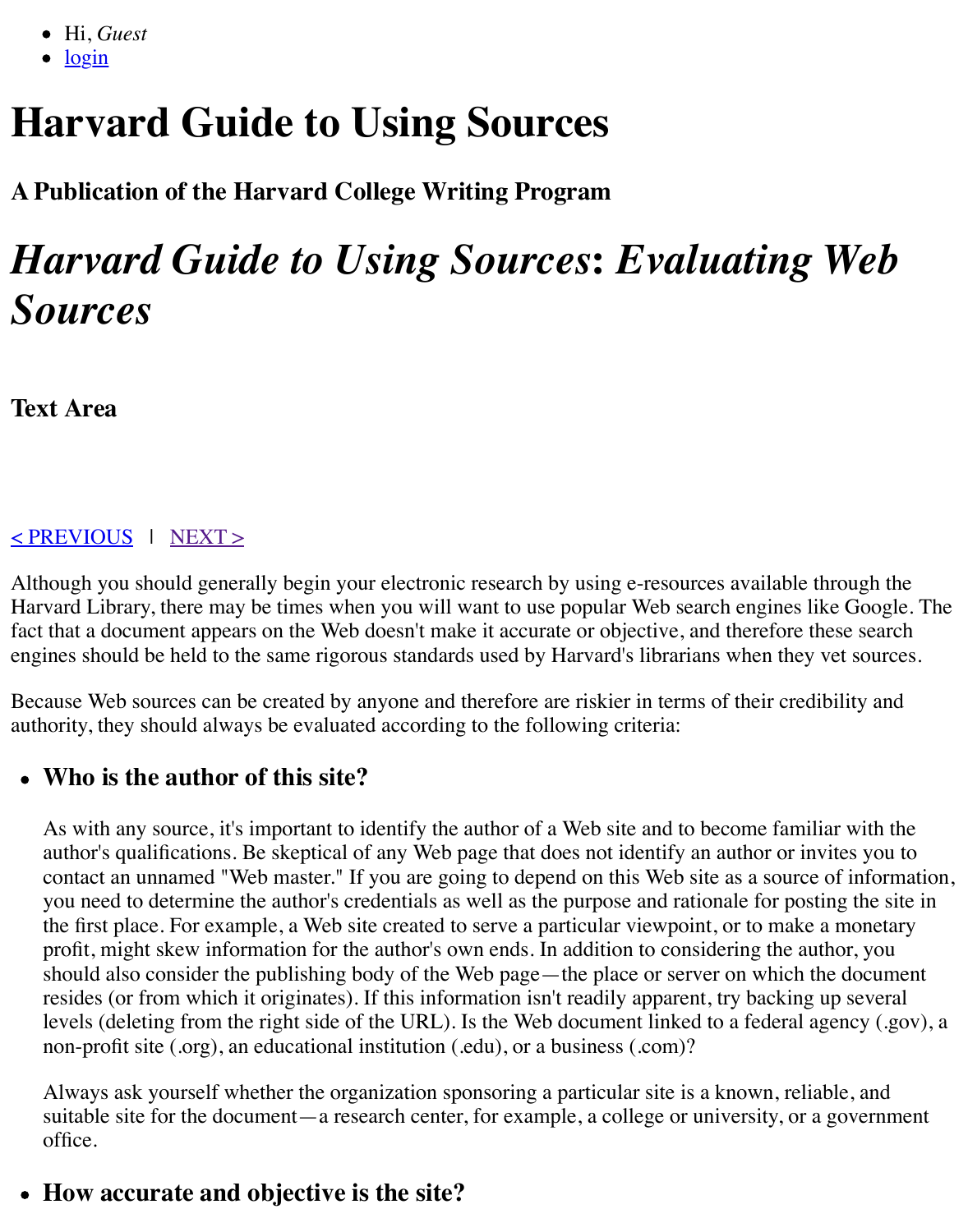language used on this site suggest a specific ideology or social or political agenda? Advoca particular cause is not in itself a bad thing; when the slant of a site is deceptive or extreme, should reject it as a legitimate research resource. If advertising appears on a Web page, try the extent to which it may be influencing informational content: Is it clear where the bound the advertising and information content? Does the data seem manipulated to serve the ads, simply used to fund the site?

Sites that have academic or educational content are often non-profit sites and generally foll rules. Scholarship relies upon context and usually builds on precedent, so ask yourself thes

- Do you have the sense that the author is positioning himself or herself within an ongoing discussion?
- o Does the site demonstrate knowledge of related research—and does the author cite current and reliable sources?
- If footnotes, bibliographies, and hypertext links are used, do they add authority, credibi the argument or only seem to do so?

# **What is the site's currency and coverage?**

Since information on the Web is so easily posted, it's especially important to make sure that you consult are timely. Ask yourself these questions:

- Is the creation date of the document (or of its most recent revision) listed?
- o Is the information up-to-date or are the resources outdated? Age is relative on the Web: documents are timeless—their value is determined completely by their place in the hist and a document that is three or four years old can still be "timely" in certain disciplines where knowledge develops rapidly (the sciences, for example) or data is expected to change of (statistics, for example), currency is more critical. As always, if you have questions about  $\alpha$ source is current enough for your purposes, ask your instructor or a librarian.

#### $\leq$  PREVIOUS | NEXT >

|                                                                   | <b>Search Tips</b><br>Search |
|-------------------------------------------------------------------|------------------------------|
|                                                                   |                              |
| • Introduction                                                    |                              |
| • Why Use Sources?<br>o What Are You Supposed To Do With Sources? |                              |

o Writing "Original" Papers